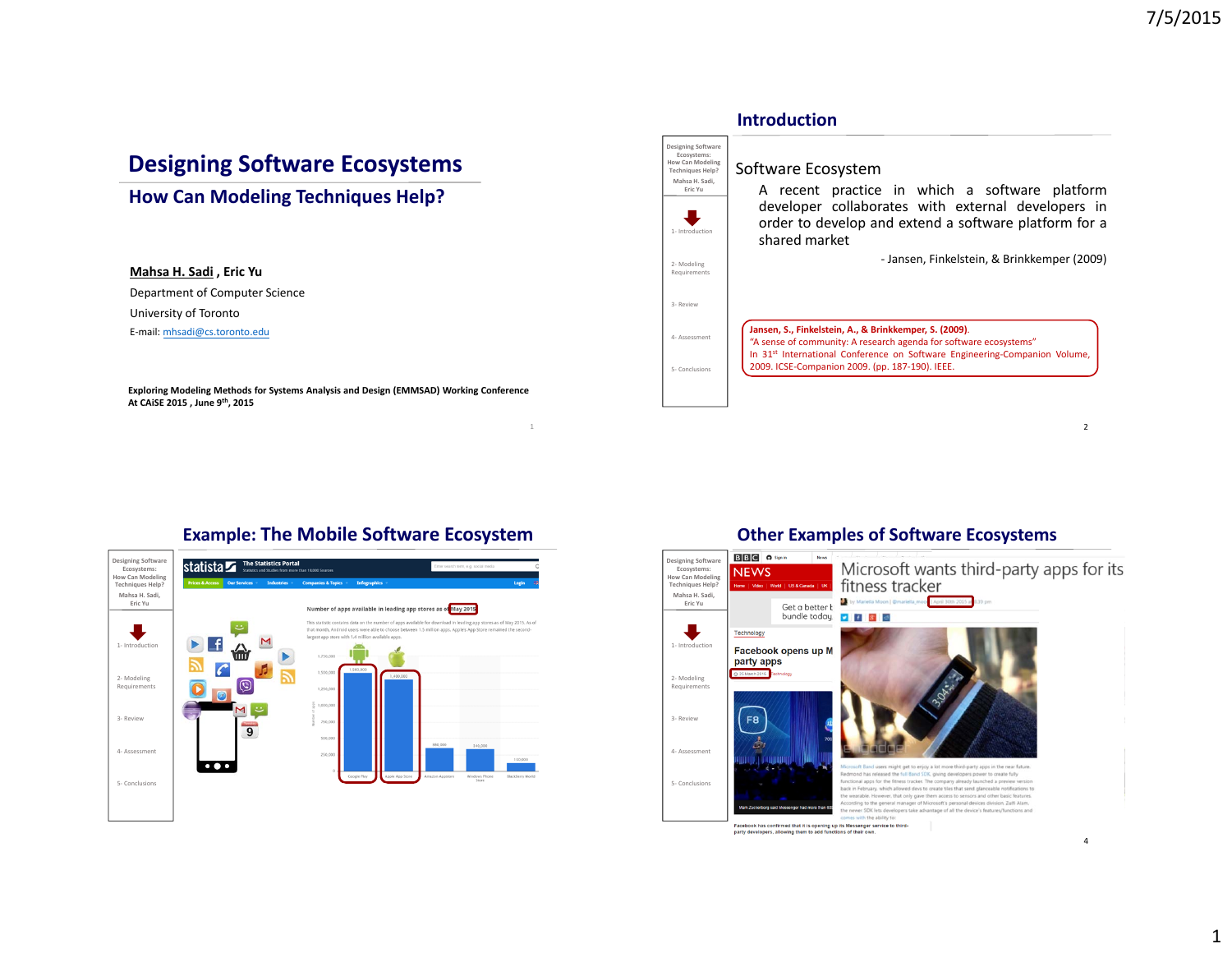#### **Research ProblemDesigning Software** Challenging issue (for platform developers) **Designing Software Ecosystems: How Can Modeling Ecosystems: How Can Modeling Techniques Help? Techniques Help?** How to build, grow and sustain <sup>a</sup> software ecosystem? **Mahsa H. Sadi, Mahsa H. Sadi, Eric YuEric Yu** $\bigcup$  $\ddot{\phantom{a}}$ Developing <sup>a</sup> software ecosystem is multi‐faceted 1‐ Introduction1‐ IntroductionNeeds to have 2‐ Modeling 2‐ Modeling Requirements Requirements A viable business model A well‐organized inter‐organizational interaction model 3‐ Review3‐ ReviewA well‐designed collaborative software development process 4‐ Assessment4‐ AssessmentA software platform that enables the collaboration 5‐ Conclusions5‐ Conclusions5

7

# **Position in This Study**

Systematic methods are required

To support the design and development of software ecosystems

Models provide <sup>a</sup> sound basis for systematic design and development

6

**Modeling can help.**

**How can modeling help?**

# **Contributions of This Study**



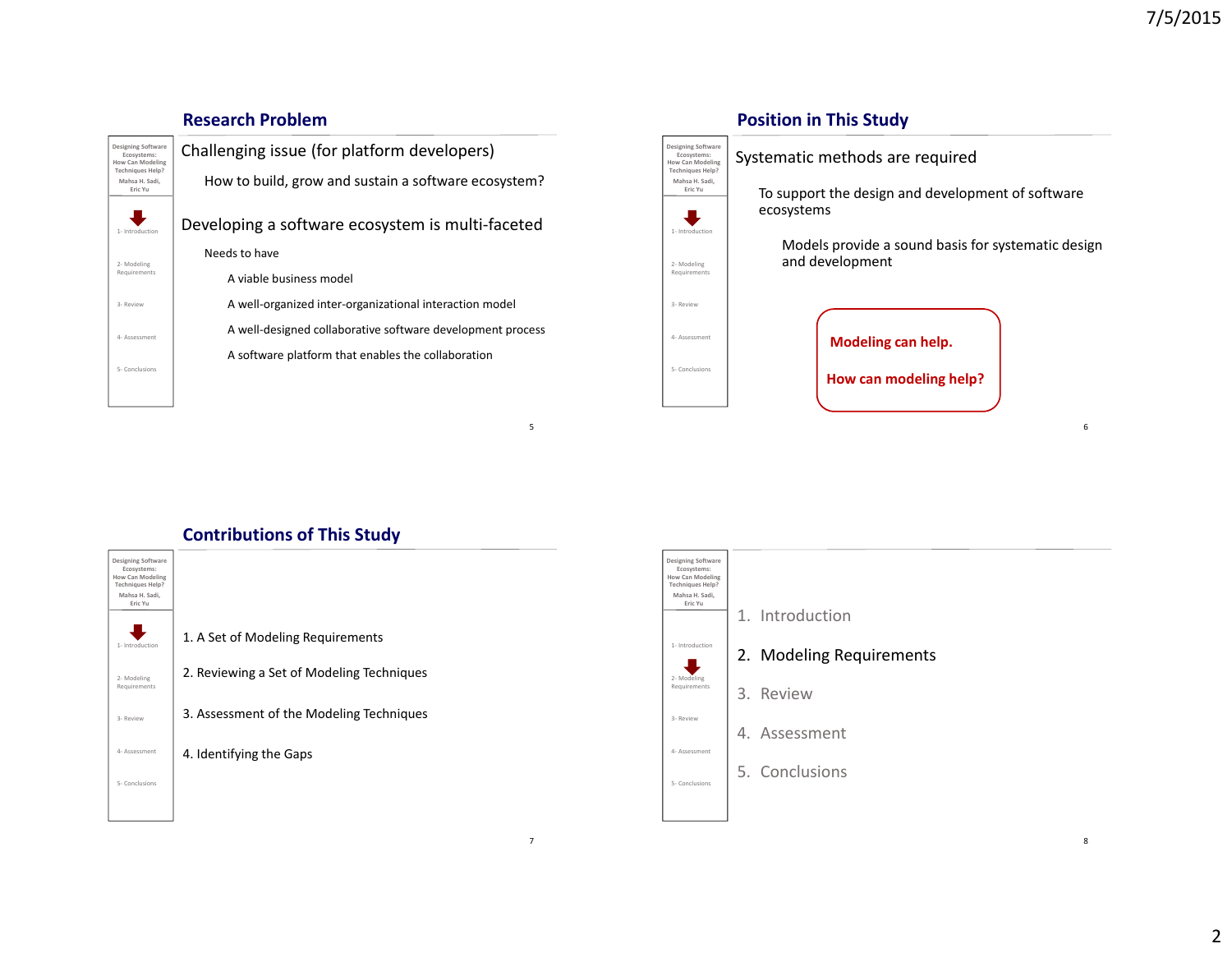# **Designing Software Ecosystems**





10

# **Describing Software Ecosystems**



# **Describing Software Ecosystems**



 $\overline{9}$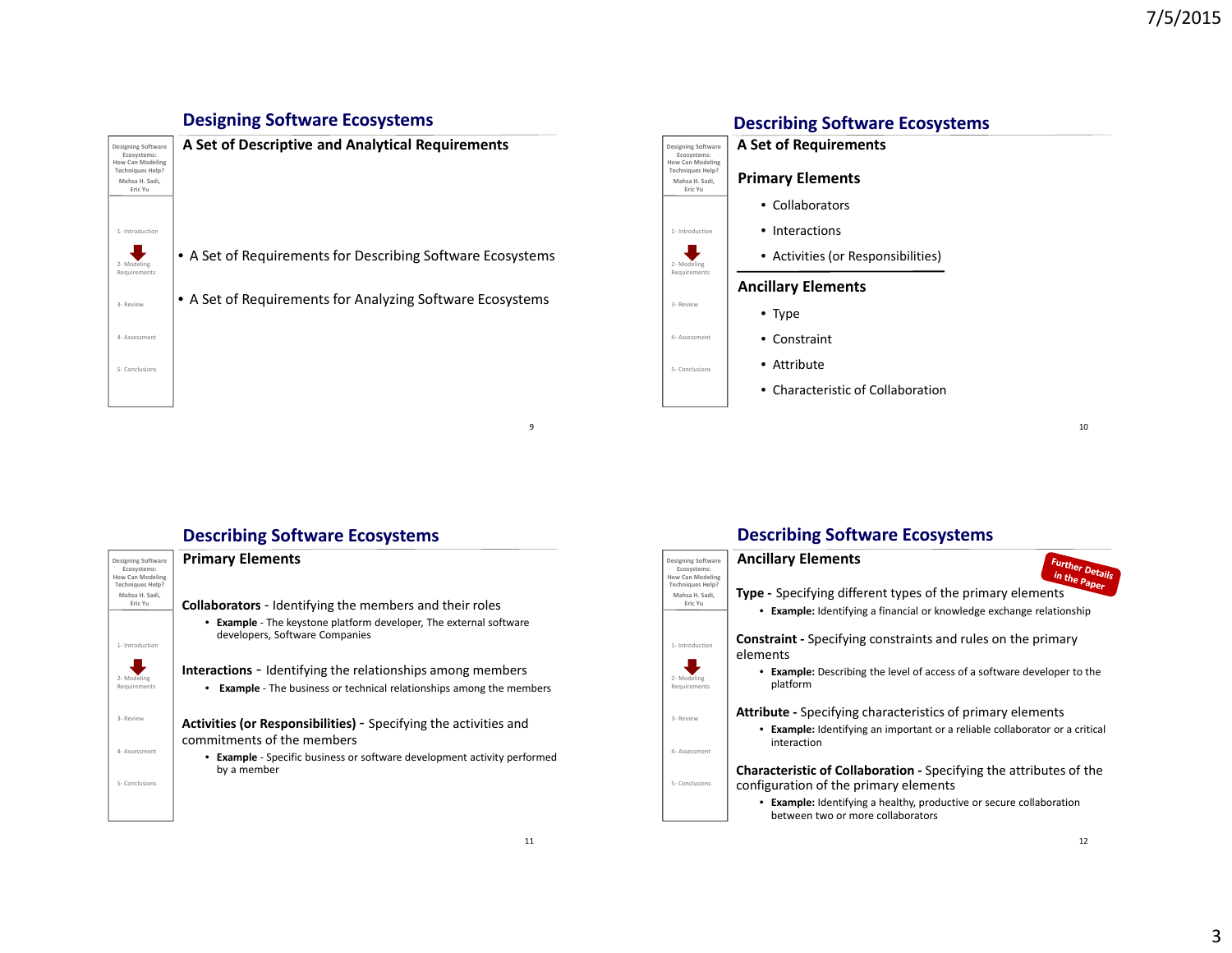

## **Identifying the Analysis Requirements**



#### 14

Further Deta <sup>in</sup> the

#### **Designing Software Ecosystems: How Can Modeling Techniques Help? Mahsa H. Sadi, Eric Yu**1‐ Introduction2‐ Modeling Requirement 3‐ Review4‐ Assessment5‐ Conclusions**Analysis Requirements in Software Ecosystems 1. Setting up the software ecosystem** To motivate external developers to collaborate and contribute to <sup>a</sup> software platform **S‐1 Analyzing the incentives and motivations of collaborators**:Example Questions [1]: **Q1.** How to motivate external developers and companies to participate and contribute? **Q2.** What are the intrinsic and extrinsic motivations of software developers and software companies for contributing to <sup>a</sup> platform?

13

15**[1] Koch, S., & Kerschbaum, M. (2014).** Joining <sup>a</sup> smartphone ecosystem: Application developers' motivations and decision criteria. Information and Software Technology, 56(11), 1423‐1435.

## **Requirements for Analyzing Software Ecosystems**

#### Analyzing for:

**Designing Software Ecosystems: How Can Modeling Techniques Help? Mahsa H. Sadi, Eric Yu**

1‐ Introduction

2‐ Modeling Requirements

3‐ Review

4‐ Assessment

5‐ Conclusions

- Incentives and Motivations of Collaborators
- Trust and Reliability
- Risk, Vulnerability, Tolerance, Costs and Benefits
- Distributing and Decentralizing Responsibility and Resources
- Distributing control, authority, decision making and access
- Distributing ownership and power
- Openness and sharing in collaboration
- Security and privacy
- Health, productivity, robustness, performance
- Alignment and conflict resolution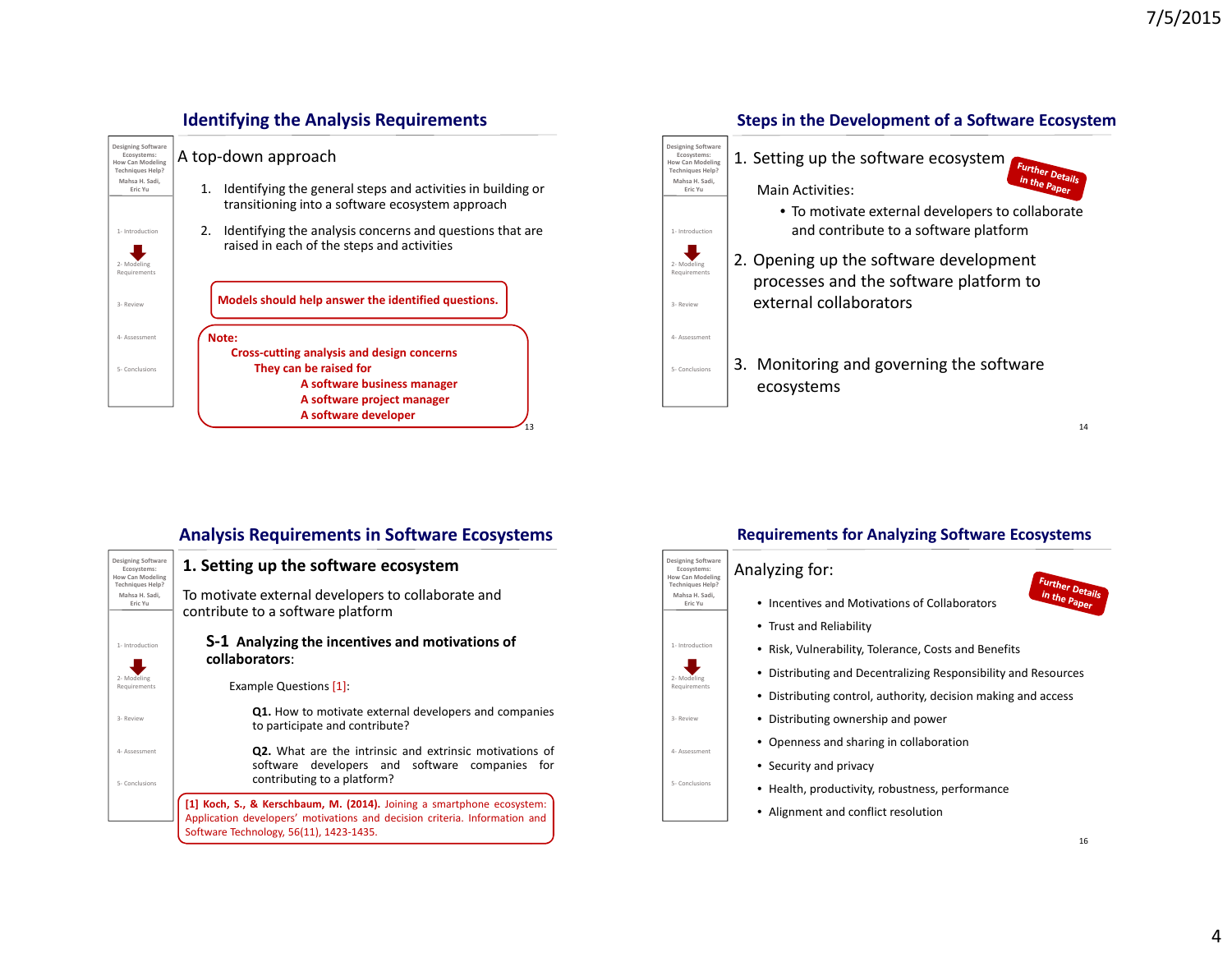

## **ReviewTechniques Used for Modeling Software Ecosystems Designing Software Ecosystems: How Can Modeling Techniques Help? Mahsa H. Sadi, Eric Yu** Further Deta 1‐ Introduction1. Review Process in the Paper [An Overview of the Selected Techniques] 2‐ Modeling Requirements 2. Summary of the Reviewed Modeling Techniques 3‐ Review 4‐ Assessment 5‐ Conclusions18

#### **Review Process**



#### **Review Process**

| Designing Software<br>Ecosystems:                                        | <b>Selecting the Resources</b>                                                                                                                                                                                                                                                                                                                         |
|--------------------------------------------------------------------------|--------------------------------------------------------------------------------------------------------------------------------------------------------------------------------------------------------------------------------------------------------------------------------------------------------------------------------------------------------|
| How Can Modeling<br><b>Techniques Help?</b><br>Mahsa H. Sadi.<br>Fric Yu | <b>Inclusion Criteria:</b>                                                                                                                                                                                                                                                                                                                             |
|                                                                          | 1. The collected resource must use a modeling techniques to<br>represent the structure of software ecosystems.                                                                                                                                                                                                                                         |
| 1- Introduction                                                          | 2. The modeling technique must have a well-define syntax and<br>semantics.                                                                                                                                                                                                                                                                             |
| 2- Modeling<br>Requirements                                              | 3. The members of a software ecosystem and the relationships<br>among them <b>must be explicitly modeled</b> .                                                                                                                                                                                                                                         |
| 3- Review                                                                | <b>Included Modeling Techniques:</b>                                                                                                                                                                                                                                                                                                                   |
| 4- Assessment                                                            | <b>Further Details</b><br>SSN, i <sup>*</sup> , BMC, VN, e <sup>3</sup> Value                                                                                                                                                                                                                                                                          |
| 5- Conclusions                                                           | <b>Excluded Models:</b> Applying the inclusion criteria led to omitting the following<br>models: Product Deployment Context (PDC) Diagram, Technical Ecosystem Modeling<br>Notation (TECMO) meta-model, UML Deployment Diagram, Associate Models, the<br>SPO software ecosystem meta-model, SPEM meta-model, Graph representations,<br>Food-web models |
|                                                                          | 20                                                                                                                                                                                                                                                                                                                                                     |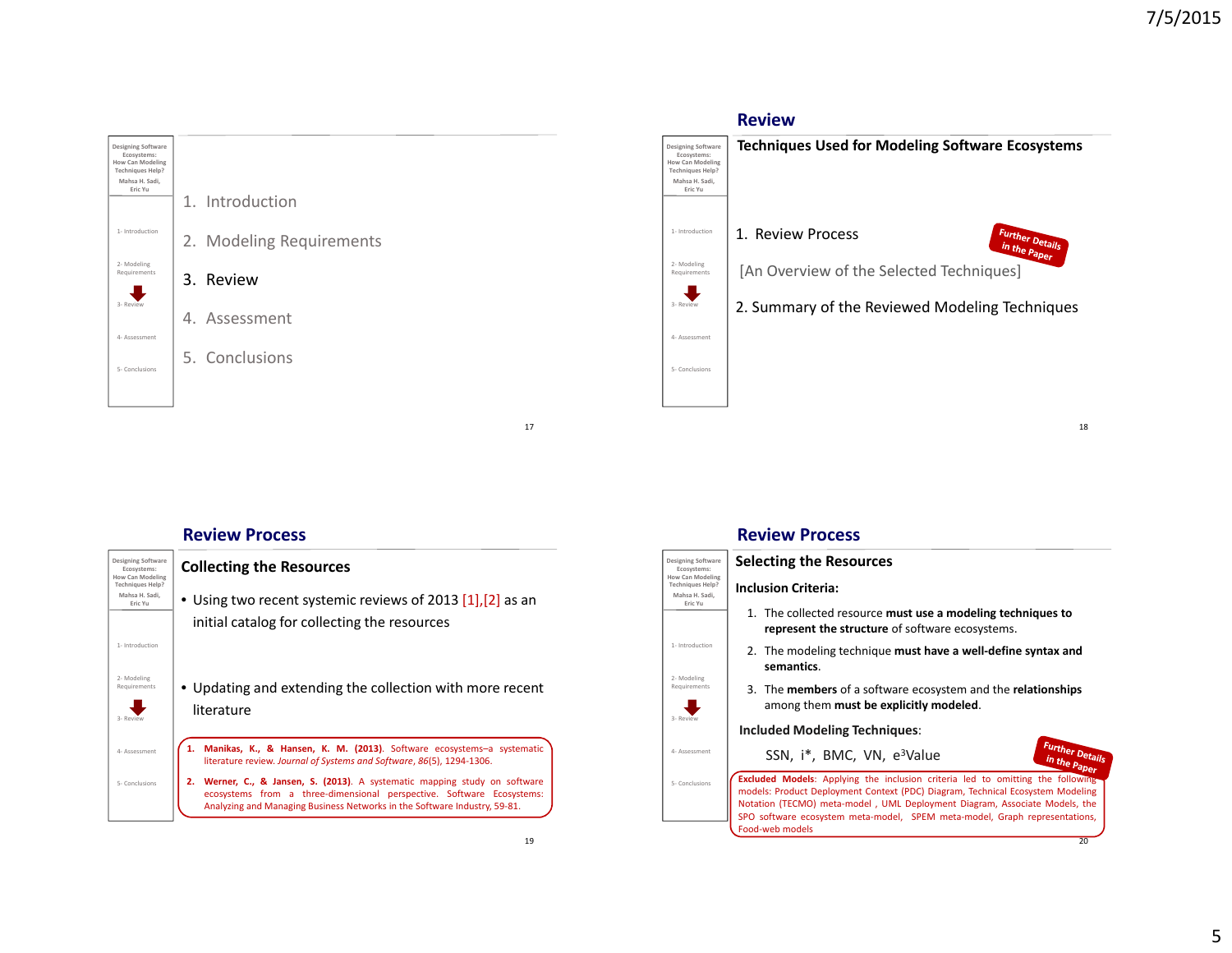



## **An Overview of the Selected Techniques**





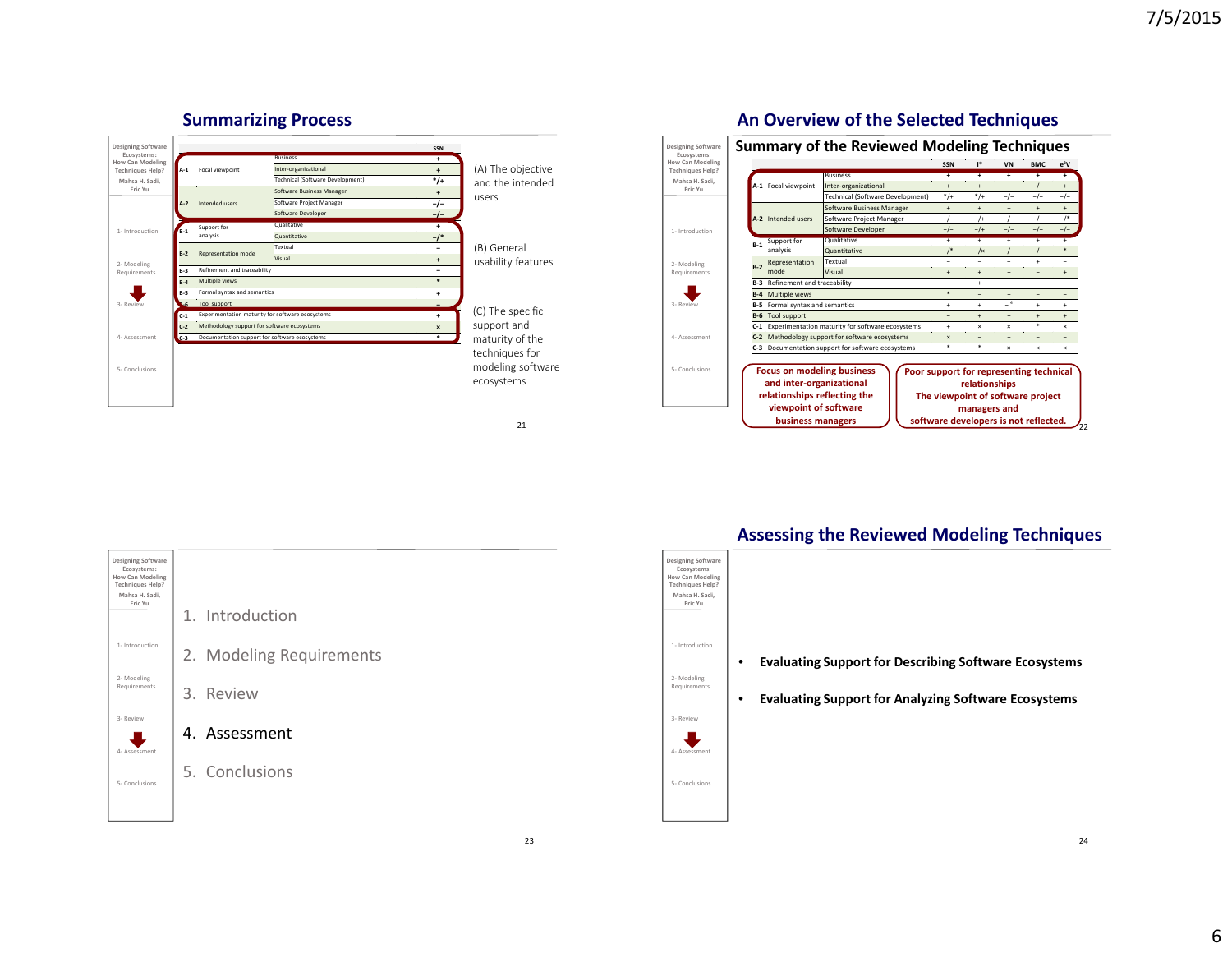

**Evaluating Description Support of SSN**





## **Evaluation Results – Description Support**

**Evaluating Support for Analyzing Software Ecosystems**

| <b>Designing Software</b><br>Ecosystems:<br><b>How Can Modeling</b><br><b>Techniques Help?</b><br>Mahsa H. Sadi,<br>Fric Yu |  |
|-----------------------------------------------------------------------------------------------------------------------------|--|
| 1- Introduction                                                                                                             |  |
| 2-Modeling<br>Requirements                                                                                                  |  |
| 3- Review                                                                                                                   |  |
| 4- Assessment<br>5- Conclusions                                                                                             |  |
|                                                                                                                             |  |

# Evaluation Criteria **Designing Software**

**Information Support** Does the model express the required information to draw conclusion about an analysis concern?

#### **Analysis Representation**

Is the information related to the analysis captured inside the model or outside the model?

#### **Alternative Analysis and Comparison**

Does the modeling technique enable representing and comparing the consequences of two or more alternatives to address an analysis concern?

#### **Type of Analysis**

Does the modeling technique enable descriptive analysis or prescriptive analysis?

**Evaluating Support of SSN for Analysis ‐ 1**

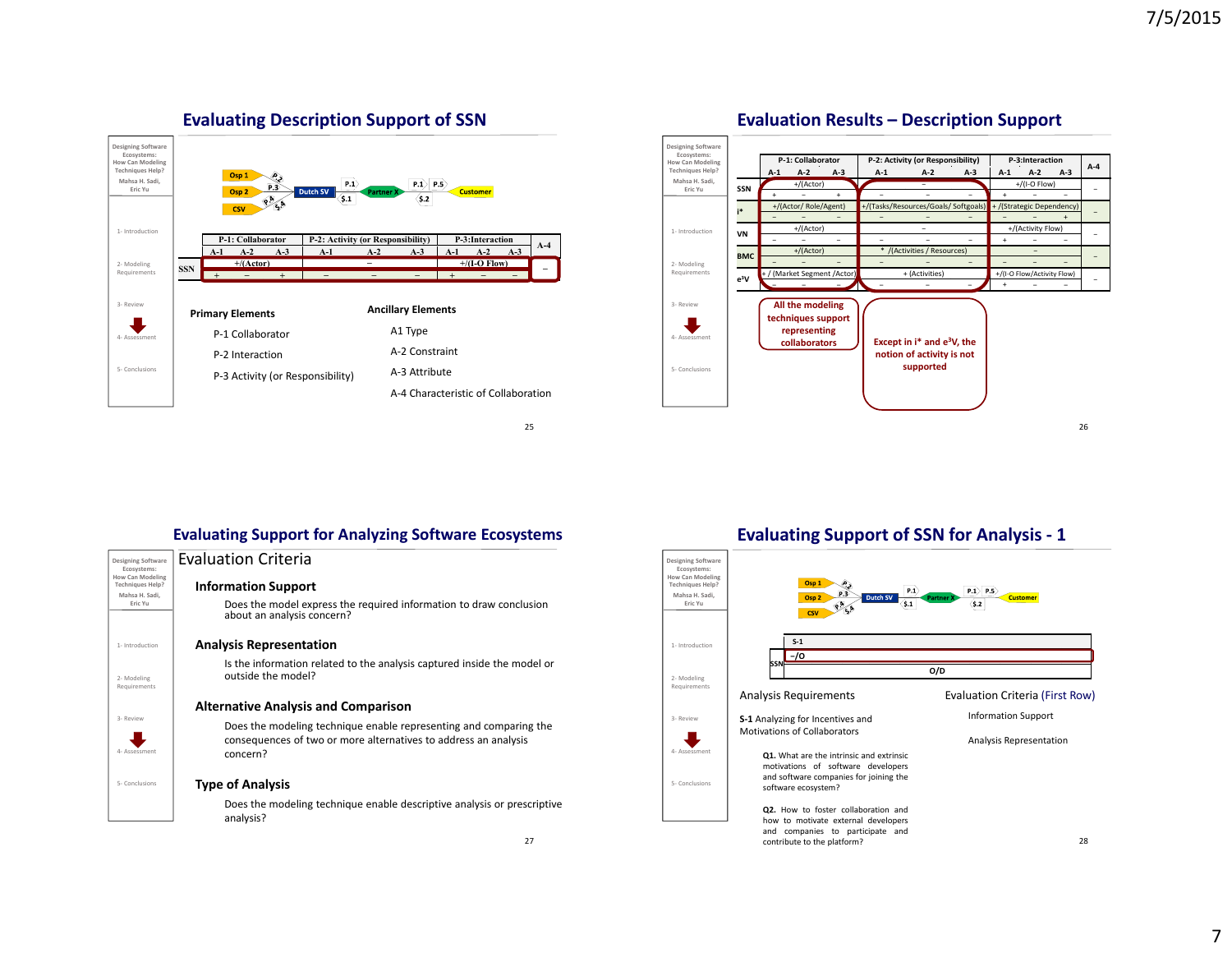

## **Evaluating Support of SSN for Analyzing ‐ 2**

#### **Designing Software Ecosystems: How Can Modeling Techniques Help? Mahsa H. Sadi,** 1‐ Introduction**Evaluation Results** S-1 | S-2 | O-1 | O-2 | O-3 | O-4 | O-5 | O-6 | O-7 | O-8 **SSN**−/O | −/O | +/O | −/O | −/O | −/O | +/O | −/O | −/O | −/O O/D **i\***I/D **VN**

**Eric Yu**

2‐ Modeling Requirements

3‐ Review

4‐ Assessment

₩

5‐ Conclusions



**Designing Software Ecosystems: How Can Modeling Techniques Help? Mahsa H. Sadi, Eric Yu**1. Introduction1‐ Introduction2. Modeling Requirements 2‐ Modeling Requirements 3. Review 3‐ Review4. Assessment4‐ Assessment 5. Conclusions ₩ 5‐ Conclusions

## **Summary of the Review and Evaluation**

| Designing Software<br>Ecosystems:<br><b>How Can Modeling</b><br><b>Techniques Help?</b><br>Mahsa H. Sadi.<br>Fric Yu | Lack of support for representing the technical aspect of<br>collaboration                            |
|----------------------------------------------------------------------------------------------------------------------|------------------------------------------------------------------------------------------------------|
| 1-Introduction<br>2- Modeling                                                                                        | Lack of alignment between the business and organizational<br>viewpoints and the technical viewpoints |
| Requirements                                                                                                         | Weak representation support                                                                          |
| 3- Review<br>4- Assessment                                                                                           | Weak methodological support                                                                          |
| 5. Conclus                                                                                                           | Weak analysis support                                                                                |
|                                                                                                                      |                                                                                                      |

30